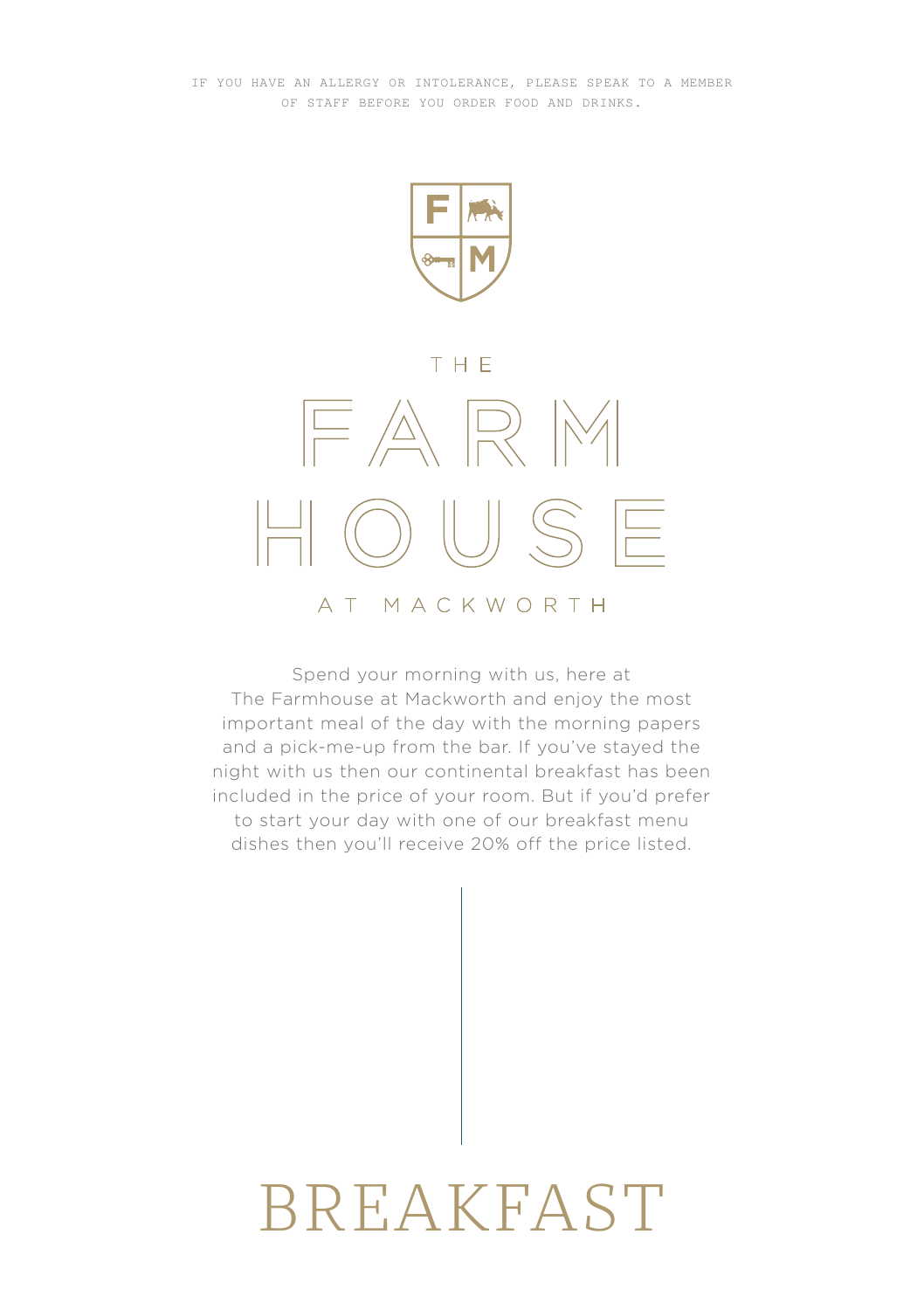# BREAKFAST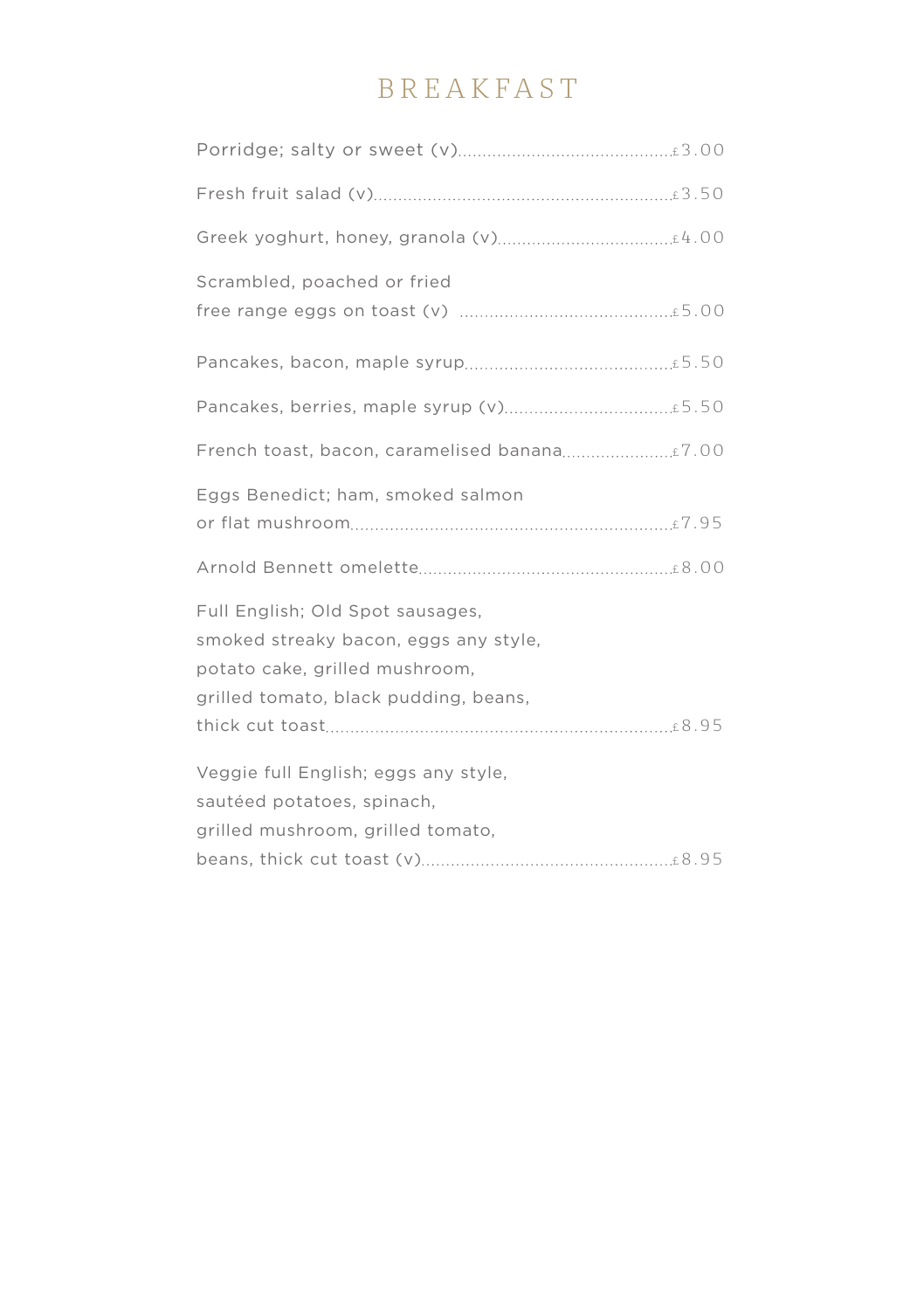## SOFT DRINKS

CLOUDY LEMONADE £2.40

EAGER FRUIT JUICES Smooth Orange / Cloudy Apple / Pineapple / Pink Grapefruit / Tomato / Cranberry £2.40

FENTIMANS Victorian Lemonade / Ginger Beer / Dandelion & Burdock  $f.2.40$ 

BOTTLE GREEN ELDERFLOWER PRESSÉ £2.05

> ACOUA PANNA STILL WATER Small  $\pm 2.05$  / Large  $\pm 3.55$

SAN PELLEGRINO SPARKLING WATER Small £2.05 / Large £3.55

# NON-ALCOHOLIC COCKTAILS

APPLE MINT Apple juice, sugar syrup, mint, lime juice £3.50

NOT SO COSMO Cranberry juice, orange juice, sugar syrup, lime juice  $£3.50$ 

BLOODY SHAME

Tomato juice, lemon juice, Worcestershire sauce, Tabasco, celery, salt, pepper £3.50

## HOT DRINKS

| $\rm{MOCHA}\xspace_{\dots\hspace*{-.2cm}.\hspace*{-.2cm}\hspace*{-.2cm}\hspace*{-.2cm}\hspace*{-.2cm}\hspace*{-.2cm}\hspace*{-.2cm}\hspace*{-.2cm}\hspace*{-.2cm}\hspace*{-.2cm}\hspace*{-.2cm}\hspace*{-.2cm}\hspace*{-.2cm}\hspace*{-.2cm}\hspace*{-.2cm}\hspace*{-.2cm}\hspace*{-.2cm}\hspace*{-.2cm}\hspace*{-.2cm}\hspace*{-.2cm}\hspace*{-.2cm}$ |  |
|--------------------------------------------------------------------------------------------------------------------------------------------------------------------------------------------------------------------------------------------------------------------------------------------------------------------------------------------------------|--|
|                                                                                                                                                                                                                                                                                                                                                        |  |
|                                                                                                                                                                                                                                                                                                                                                        |  |
|                                                                                                                                                                                                                                                                                                                                                        |  |
|                                                                                                                                                                                                                                                                                                                                                        |  |